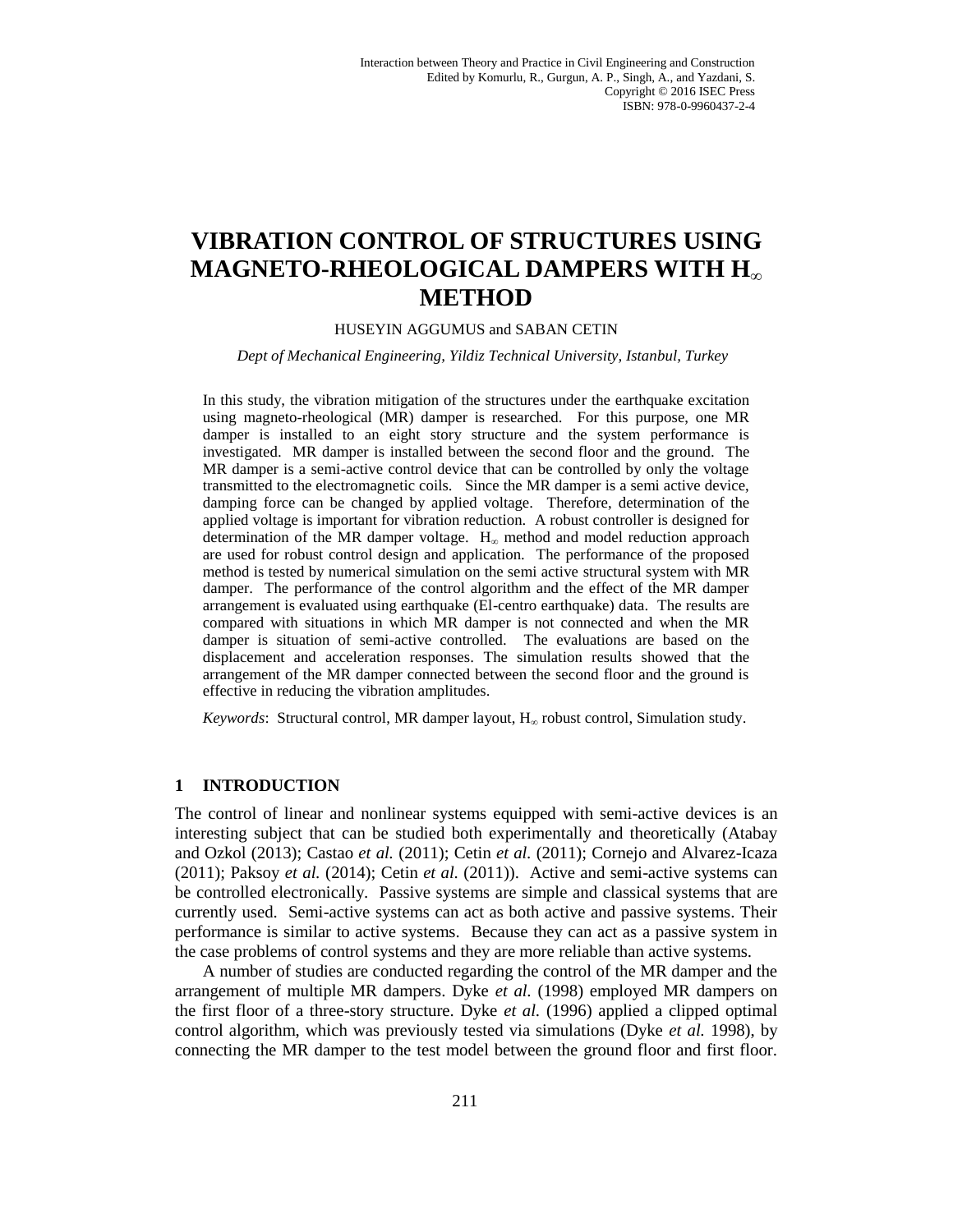Jansen and Dyke (2000) implemented MR dampers in a building model with six DOF; the MR damper was laid out on the first two floors in a parallel configuration. Aldemir (2009) developed a causal sub-optimal control, placing an MR damper on the first floor of the base-isolated structure with 2 DOF. The results were compared with instantaneous optimally controlled and uncontrolled situations, and the presented control algorithm was shown to be effective in reducing the effects of earthquakes on the structure. Bitaraf *et al.* (2010) used two MR dampers, which were placed on the first and second floors of the structure, and applied two control methods which are direct adaptive control based on a simple adaptation technique and a genetic-based fuzzy control. Cetin *et al.* (2011) used a six-story steel structural model, and an MR damper was implemented on the first floor. A nonlinear adaptive controller based on the Lyapunov technique, which can balance parametric uncertainties, was used to command the MR damper voltage. This study reports the control and arrangement of one magneto-rheological (MR) damper that is used to reduce structural vibrations.  $H_{\infty}$ method and model reduction approach are used for robust control design and application. The simulation results showed that the arrangement of the MR damper connected between the second floor and the ground is effective in reducing the vibration amplitudes.

# **2 PROBLEM FORMULATION**

In this study, MR damper layout in an eight-story steel structure is investigated, as shown in Figure 1. The mathematical movement of the building model is shown in Figure 1 and can be given as

given as  
\n
$$
M_{s}\ddot{x}(t) + C_{s}\dot{x}(t) + K_{s}x(t) = -Hf(t) - M_{s}L\ddot{x}_{g}(t)
$$
\n(1)

where  $f(t)$  is the damping force of the MR damper and  $M_s$ ,  $C_s$ , and  $K_s \in \mathbb{R}^{8 \times 8}$  are the mass, damping and stiffness matrices, respectively.  $\ddot{x}(t)$ ,  $\dot{x}(t)$  and  $x(t) \in \mathbb{R}^{8 \times 1}$  are the acceleration, velocity and displacement vectors, respectively.



Figure 1. The MR damper is located between the second floor and the ground.

Unidirectional horizontal movement is considered in this model. The relative displacement vector for the model is  $x = \begin{bmatrix} x_1 & x_2 & x_3 & x_4 & x_5 & x_6 & x_7 & x_8 \end{bmatrix}^T$ *x* =  $\begin{bmatrix} x_1 & x_2 & x_3 & x_4 & x_5 & x_6 & x_7 & x_8 \end{bmatrix}^T$ . The *H* vector indicates the placement of the control units. The MR damper is placed between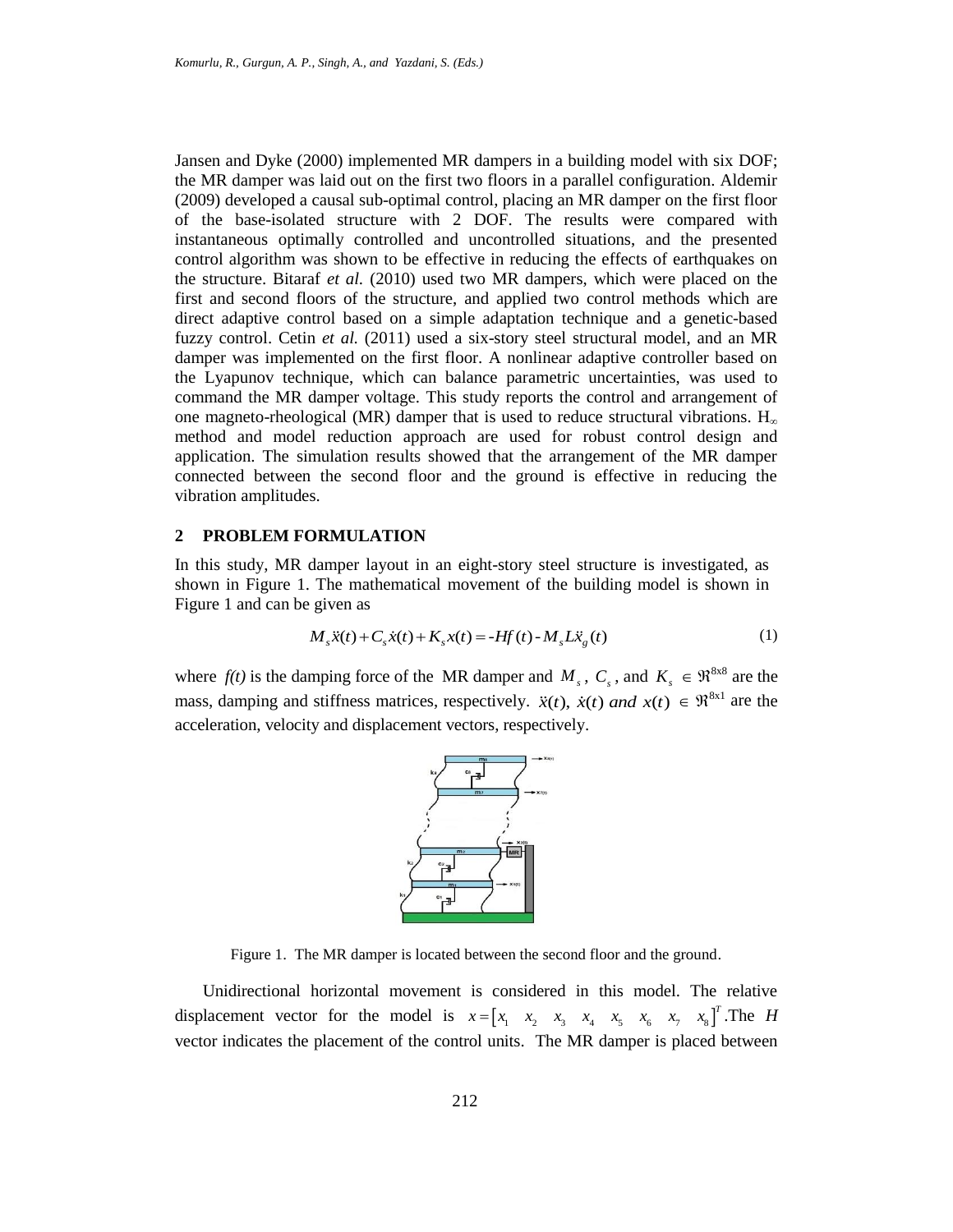the second floor and the ground, so  $H_{MR2} = \begin{bmatrix} 0 & 1 & 0 & 0 & 0 & 0 & 0 & 0 \end{bmatrix}^T$ . The seismic input vector is  $L = \begin{bmatrix} 1 & 1 & 1 & 1 & 1 & 1 & 1 & 1 \end{bmatrix}^T$ .  $\ddot{x}_s(t)$  is the earthquake ground acceleration.

## **3 ROBUST CONTROLLER DESIGN**

Considering the structural system modeled in the previous section, the full-order model of the system in physical coordinates can be written in the state space model as follows:

$$
\dot{x}_f = A_f x_f + B_f u, \ \ y_r = C_f x_f \tag{2}
$$

where 
$$
A_f
$$
,  $B_f$ ,  $C_f$  and  $D_f$ , are the linear system matrices and given respectively, by  
\n
$$
A_f = \begin{bmatrix} 0 & I \\ -M_f^{-1}K_f & -M_f^{-1}C_f \end{bmatrix}, B_f = \begin{bmatrix} 0 \\ M_f^{-1}F_f \end{bmatrix}, C_f = [C_y \quad 0], P_f(s) = \begin{bmatrix} A_f & B_f \\ C_f & 0 \end{bmatrix}
$$
\n(3)

For the model order reduction, the system must be transformed from the physical space to the modal space. The equation in modal coordinates can be written for full order and reduced order models as

$$
\ddot{\eta} + C_f \dot{\eta} + K_f \eta = H_f f \ , \quad \ddot{\eta}_r + C_r \dot{\eta}_r + K_r \eta_r = H_r f \ . \tag{4}
$$

When structural control is considered, controlling the first two modes provide good results for the earthquake hazard mitigation of structural systems and reduce the amplitudes. Differences between real systems and dynamic models are modeled as  $\Delta_t(s) = P_f(s) - P_s(s)$ . The two primary transfer functions in this control system are *S(s)* is defined as the sensitivity transfer function, and  $T(s)$  is the complementary sensitivity transfer function. When  $T(s)$  and  $\Delta_t(s)$  are considered stable, using a  $W_T$  filter and provided that the upper limit of  $\Delta_t(s)$  satisfies

$$
\left|\Delta_{t}(j\omega)\right| \leq \left|W_{T}(j\omega)\right|
$$
\n(5)

a norm  $W_T$  condition from  $\omega$  to  $z_2$ , the feedback system can be stable

$$
\left\|W_T T(s)\right\|_{\infty} < 1\tag{6}
$$

The second aim of the  $H_{\infty}$  controller is to improve the performance of the feedback control system. The  $H_{\infty}$  norm condition can be written as

$$
\|S(s)\|_{\infty} = \sup \overline{\sigma}[S(s)], \quad (\overline{\sigma} \text{ is maximum singular value of } S(s). \tag{7}
$$

where  $W_s$  is the filter for the system output. Thus, specifying the  $W_T(s)$  and  $W_s(s)$ filters in the control system satisfies both robust stability and response performance. This type of  $H_{\infty}$  controller is called a mixed sensitivity problem and is defined as

$$
\begin{bmatrix} W_s S \\ W_r T \end{bmatrix}_{\infty} < \gamma \tag{8}
$$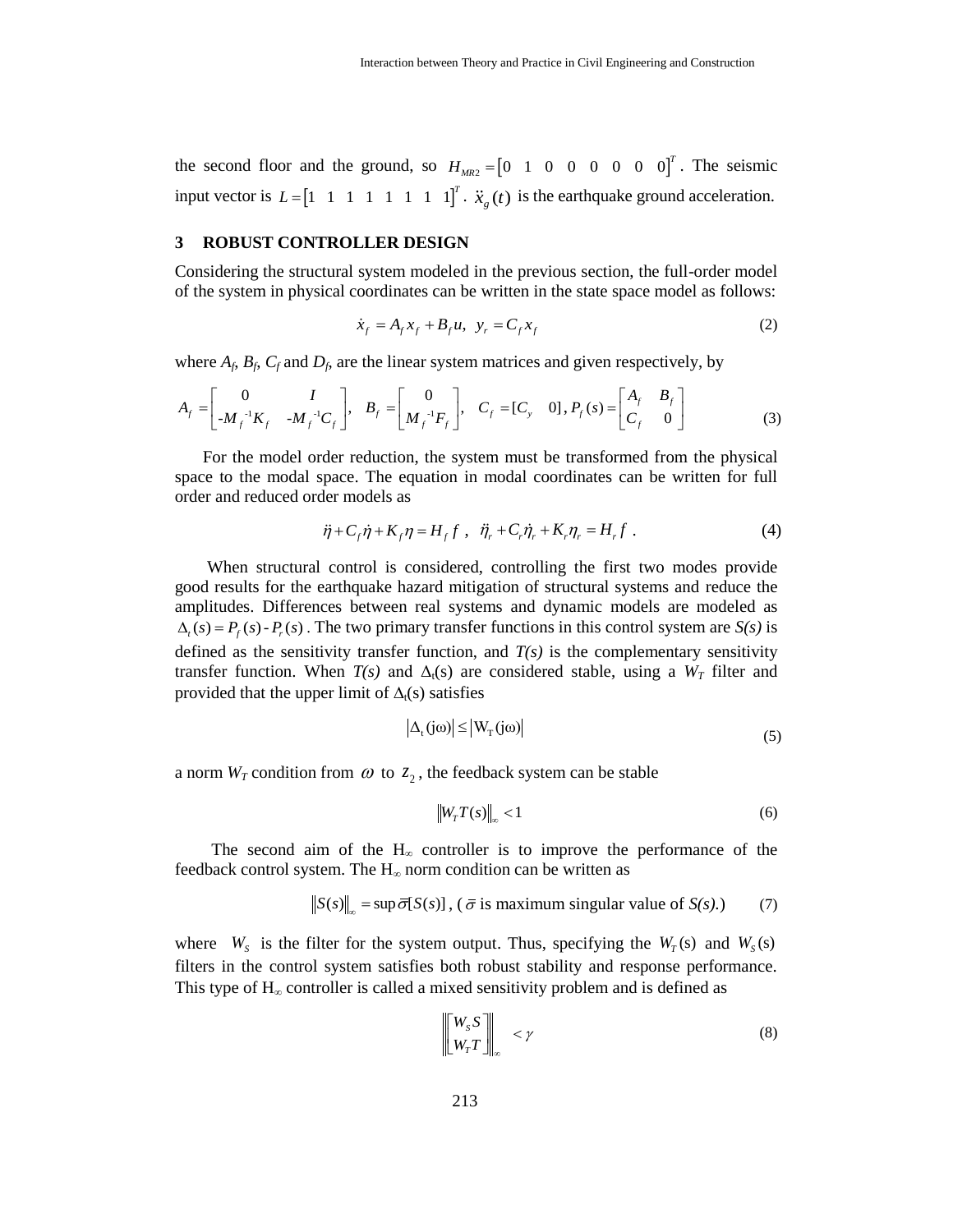where  $\gamma$  is a design parameter that is positive. An important step in  $H_{\infty}$  control is to determine the frequency shape filters. Additive uncertainty is used to select  $W_T$ . A filter should cover the uncertainty to provide robust stability. In this manner, frequency shape filters take the following form:

$$
W_T = k_w \left( \frac{s^2 + 2 \xi_{nm} \omega_{nm} s + \omega_{nm}^2}{s^2 + 2 \xi_{dm} \omega_{dm} s + \omega_{dm}^2} \right)
$$
(9)

where  $\omega_{nm}$  is the frequency of the last controlled mode and  $\omega_{dm}$  is the frequency of the first uncontrolled mode. The open- and closed-loop responses of the full order model is shown in Figure 2.



Figure 2. Open- and closed-loop responses of system.

#### **3.1 Controller Application in Semi-Active System**

The voltage of the MR damper is selected as follows (El-Kafafy and El-Demerdash, 2012; Lam and Lio, 2002):

If 
$$
G(f_c - f_d) \text{sgn}(f_d) > V_{\text{max}}
$$
,  $v = V_{\text{max}}$   
or  $G(f_c - f_d) \text{sgn}(f_d) < V_{\text{min}}$ ,  $v = V_{\text{min}}$  (10)  
otherwise,  $v = G(f_c - f_d) \text{sgn}(f_d)$ 

where  $V_{\text{max}}$  is the maximum voltage in the MR damper,  $V_{\text{min}}$  is the minimum voltage in the MR damper,  $f_c$  is the force necessary for the system and is determined by the controller, and  $f_d$  is the force formed by the MR damper and is measured by the system. Finally, *G* is the MR damper control gain.

### **3.2 Simulation Results**

The mass value of system for each floor is 107.5, and the mass matrix is  $M_f = diag[107.5]_{\text{ssa}}$ . Considering the connection with 8 bars made of spring steel, the stiffness of the system for each floor is evaluated as  $k_{1} = 8*12EI/l^3$ ture of spring steet, the  $k_{1-8} = 8*12EI/l^3 = 145152N/m$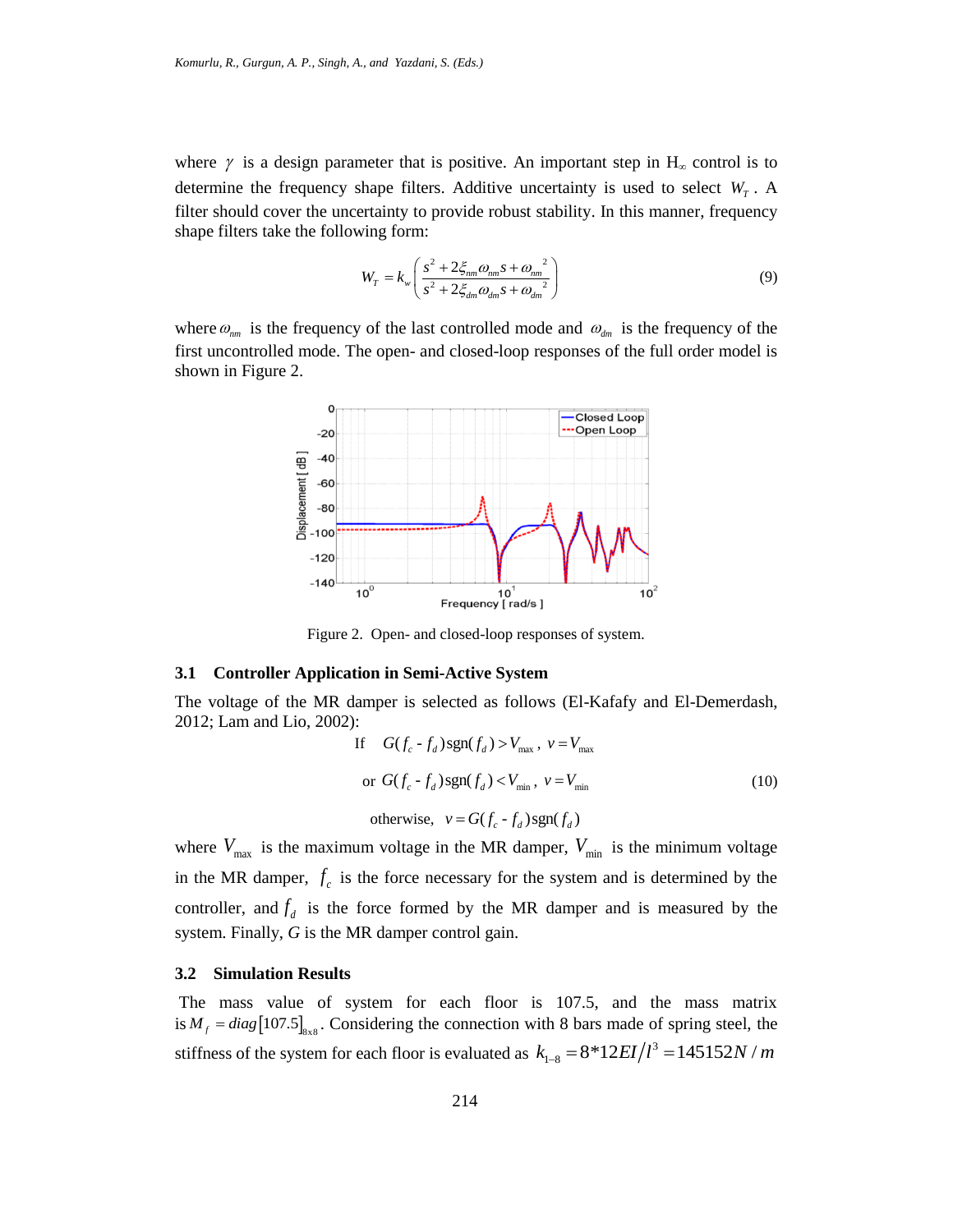(Cetin *et al.*, 2011). According to the Rayleigh damping principle, if  $\alpha_0 = 0.0265$  and  $\beta_0 = 0.00011431,$  $[C_{s}] = \alpha_{0} [M_{s}] + \beta_{0} [K_{s}],$ , the damping coefficient is  $C_{1,2,3,4,5,6,7,8} = 16.59 N.s/m$ , and the controller gain  $G = 0.04$ . The maximum voltage  $V_{\text{max}}$  is 2 V, and the minimum voltage  $V_{\text{min}}$  is 0 V.

The time responses for the situation of the MR damper's layout  $(MR_2)$  is shown in Figure 3. The acceleration response is illustrated in Figure 4. The passive (MR damper disconnected) and  $H_{\infty}$  controlled situation is compared to determine the performance of the controller. The case in which the MR damper is only on the second  $(MR_2)$  is examined. The displacement responses of all floors are shown in Figure 3. Comparisons of uncontrolled and controlled cases for the MR damper's layout is depicted in Figure 3, respectively. The connection of the MR damper reduces the vibration of each floor. The amplitudes of the displacement in situation corresponding to the MR with the controller is lower than the displacement amplitude in the situation corresponding to the passive system (without the MR damper). The acceleration responses of each floor for the MR damper layout is shown in Figure 4. The connection of the MR damper and the application of the robust controller improve the acceleration responses of each floor.

# **4 CONCLUSIONS**

In this study, an  $H_{\infty}$  robust controller is designed to command MR damper voltage, by placing an MR damper on second floor to reduce building vibrations during earthquakes. The designed controller is tested in an eight-story structural model. By simulation studies the performances of the controller and MR damper are investigated. Comparison is made among case when the MR damper is not connected and controlled with  $H_{\infty}$ . The evaluations are based on the displacement and acceleration responses. The arrangement of the MR damper connected between the second floor and the ground is effective in reducing the vibration amplitudes. Furthermore, the designed controller clearly improves the system performance.



Figure 3. Displacements of (1-8) floors for the combinations of the MR damper layout: MR2.